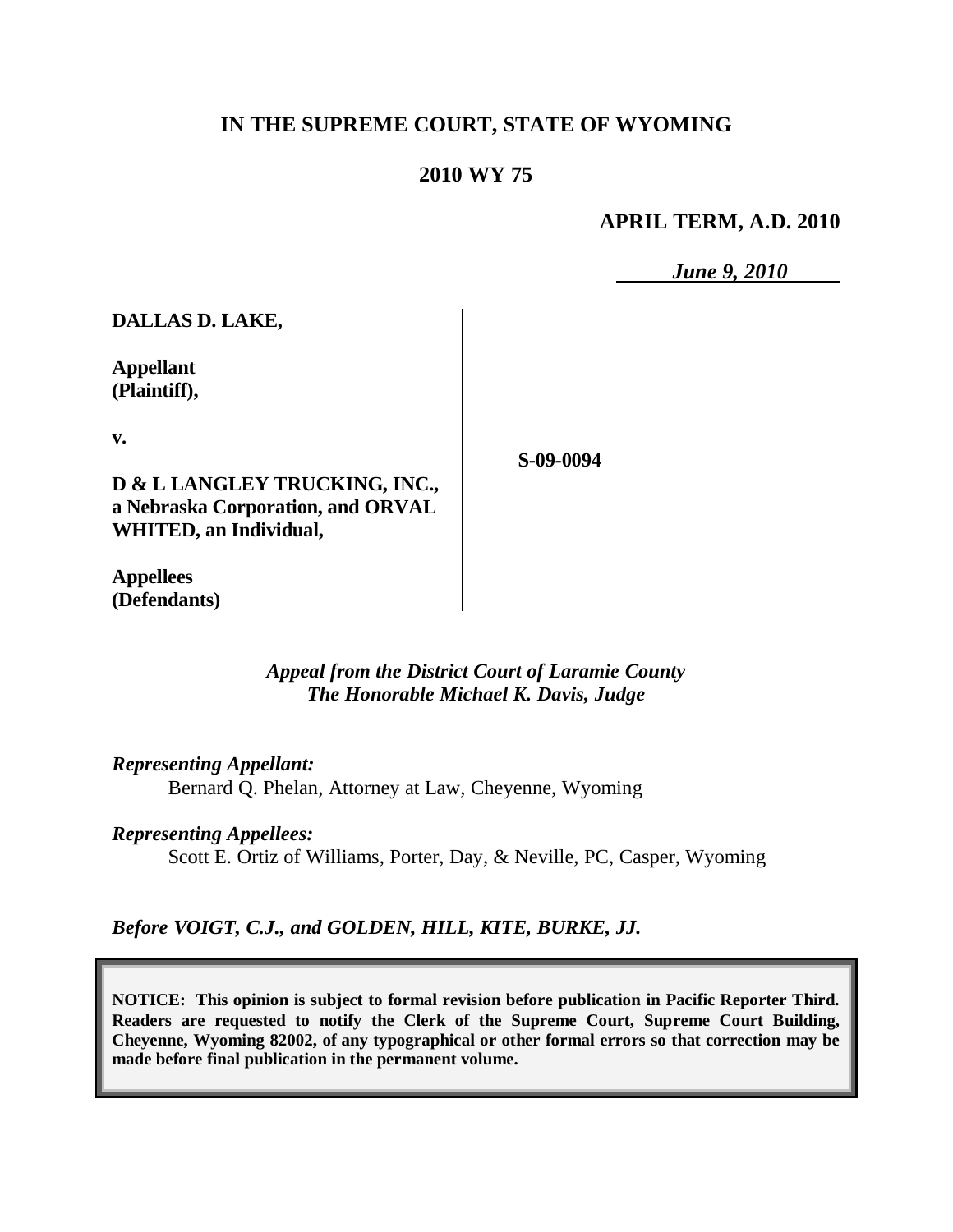### **GOLDEN**, Justice.

 $\overline{a}$ 

[¶1] This is an appeal from a personal injury negligence case. Dallas Lake was involved in an automobile accident with Orval Whited. Lake alleges Whited, while in the course and scope of employment for D & L Trucking, negligently attempted to pass him as he was making a left hand turn, thereby causing the inevitable collision. The case was tried to a jury. The jury returned a verdict finding Lake eighty-six percent at fault for the accident. Under Wyoming's comparative negligence law, Lake was entitled to no damages.<sup>1</sup> Lake filed a motion for a new trial, which the trial judge denied. Lake appeals, alleging a new trial should be granted because the verdict is unsupported by the evidence. Lake also argues a new trial should be granted because of error in the closing argument of the defense and also because the jury verdict was an impermissible quotient verdict. We affirm.

#### **ISSUES**

[¶2] Lake presents two issues for our review:

1. Should a new trial be ordered where there is insufficient evidence that the defendant was only 14% at fault where the defendant<sup>['s]</sup> semi illegally passed the plaintiff's pickup in the intersection, and the defendant made a surprise argument to the jury which mislead them concerning the law of "no-passing" zones?

2. Should a new trial be ordered when there is convincing evidence that the verdict was a "quotient verdict?"

### **FACTS**

[¶3] On the day of the accident, Lake was driving north on Wyoming Highway 214 in a pickup. Whited, who was driving a tractor-trailer combination truck, was also driving north on Highway 214, some distance behind Lake. Highway 214 is a two-lane highway. Lake intended to turn left off Highway 214 at County Road 207.

<sup>&</sup>lt;sup>1</sup> The comparative negligence statute, Wyo. Stat. Ann.  $\S$  1-1-109 (LexisNexis 2009), states, in pertinent part:

<sup>(</sup>b) Contributory fault shall not bar a recovery in an action by any claimant or the claimant's legal representative to recover damages for wrongful death or injury to person or property, if the contributory fault of the claimant is not more than fifty percent (50%) of the total fault of all actors.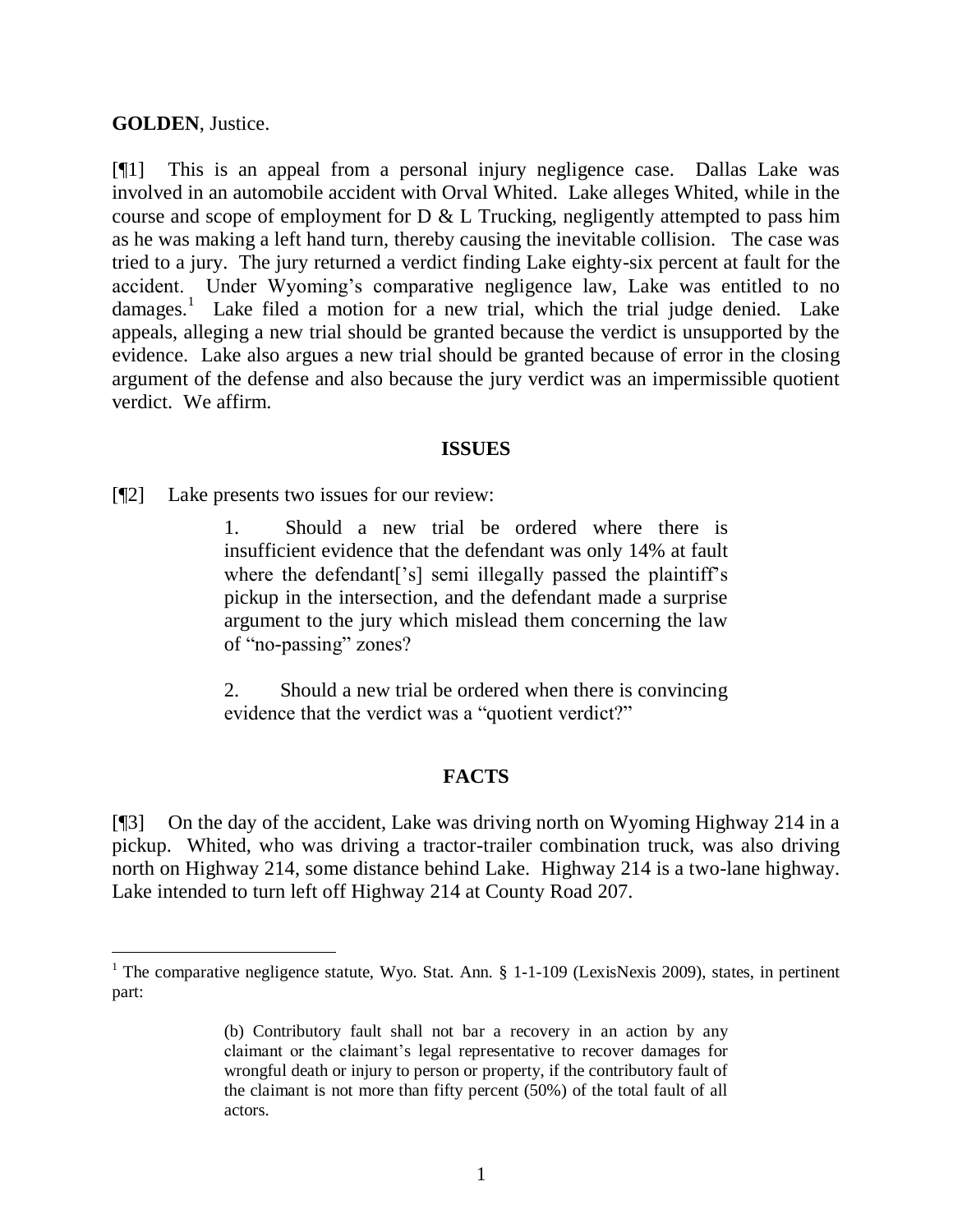[¶4] Whited was driving a relatively new Peterbuilt tractor, towing a fifty-foot trailer. Whited had an exemplary driving record and was in the process of returning home from a simple day trip. As he was driving, Whited saw Lake's pickup when he was about three or four miles behind Lake. Whited noticed that, although he was driving sixty-five miles per hour, the speed limit, he was gaining on the pickup. As he approached the pickup, he slowed his speed to about fifty-five miles per hour. There was no solid yellow line on the highway indicating a no-passing zone. There were no signs on the highway indicating an upcoming intersection. He saw no brake lights or turn signal coming from the pickup. Whited determined to pass the pickup. Whited did not notice the intersection with the county road. He turned on his left turn signal and when he was about three car-lengths behind the pickup he pulled over into the left lane and began his pass.

[¶5] Lake had seen the tractor-trailer truck when it was about a half mile behind him, but he had driven the road so many times he wasn't paying much attention to the road or the tractor-trailer truck. Lake, without checking his rearview mirror or side-view mirror, began his left hand turn. He had no idea the tractor-trailer truck was in the process of passing him. Lake impacted the tractor-trailer truck approximately fifteen feet behind the tractor's front wheel.

[¶6] Lake sued Whited and Whited's employer, D & L Trucking, alleging Whited negligently passed him, causing the accident and resulting personal injuries.<sup>2</sup> During closing arguments, both sides argued the language of Wyo. Stat. Ann. § 31-5-205(a)(ii) (LexisNexis 2009), which states in essence no passing is allowed

> [w]hen approaching within one hundred (100) feet of or traversing any intersection or railroad grade crossing unless otherwise indicated by official traffic-control devices[.]

Lake's counsel argued the statute provided for "no exceptions." His counsel stated the law is "do not pass in an intersection under any circumstances." Defense counsel responded in his closing argument by emphasizing the statute actually does provide for an exception depending on the presence of a traffic-control device. Defense counsel went on to argue the law was that "unless it is otherwise indicated you can pass." Defense counsel concluded that, since there was no solid yellow line leading up to the intersection, in attempting to pass Lake, Whited "was not violating any statute." Lake's counsel did not object to this argument, but rather took the issue up in his rebuttal closing, arguing the yellow lines on highways are not "official traffic-control devices" as contemplated by the statute and therefore the absence of a solid yellow line at the intersection did not make Whited's pass legal.

 $\overline{a}$ 

<sup>&</sup>lt;sup>2</sup> It is undisputed that Whited was working within the course and scope of his employment with D & L Trucking at the time.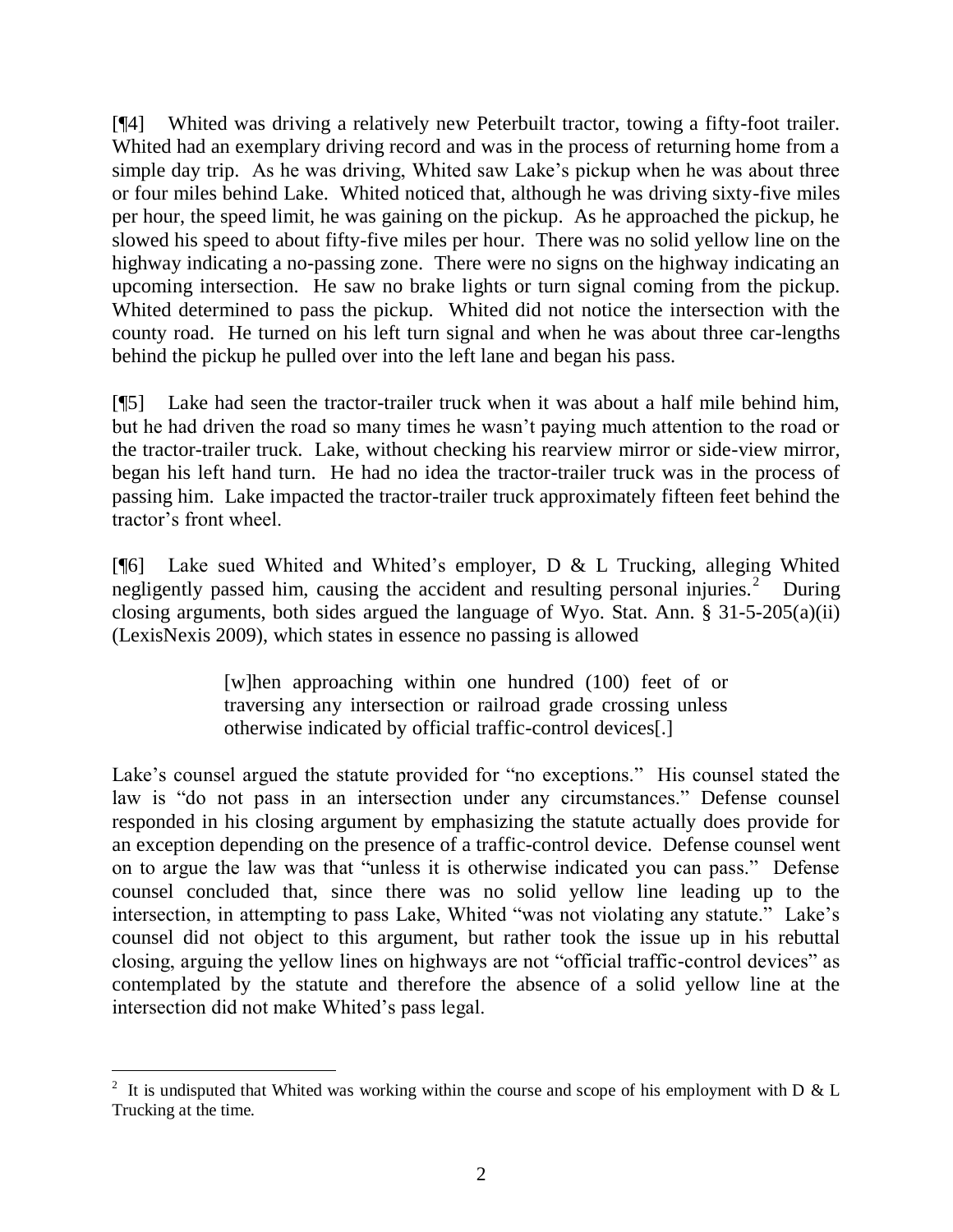[¶7] The case was handed to the jury. One of the jury instructions set forth the exact language of  $\S$  31-5-205(a)(ii). The same instruction also contained the following language of Wyo. Stat. Ann. § 31-5-217 (LexisNexis 2009):

> No person shall turn a vehicle or move right or left upon a roadway unless and until the movement can be made with reasonable safety nor without giving an appropriate signal in the manner provided by this section.

> A signal of intention to turn right or left when required shall be given continuously during not less than the last one hundred (100) feet traveled by the vehicle before turning.

> No person shall stop or suddenly decrease the speed of a vehicle without first giving an appropriate signal required by this act to the driver of any vehicle immediately to the rear when there is opportunity to give the signal.

The jury was also instructed that "if there appears any difference between the law as stated or implied by an attorney and these instructions, you are to be governed by the instructions." The jury deliberated for three hours. During its deliberations, the jury requested a calculator. The jury returned a verdict that Lake was eighty-six percent at fault and Whited was fourteen percent at fault for the accident. Under Wyoming's comparative fault statute, since Lake was more than fifty percent at fault, he took nothing from the action. Wyo. Stat. Ann. § 1-1-109(b) (LexisNexis 2009).

[¶8] Lake filed a motion for a new trial. Lake contended the evidence was insufficient to support the verdict. Lake also contended the defense counsel, in closing, ambushed him with the argument that Whited did not violate the law in passing at an intersection because no traffic control device directed otherwise. Finally, Lake contended that the jury verdict, attributing eighty-six percent of fault for the accident to Lake and fourteen percent to Whited, was obviously an impermissible quotient verdict.<sup>3</sup> Lake attached an affidavit of one of the jurors to his motion supporting his allegation concerning the possibility of a quotient verdict. After a hearing, the trial court denied Lake's motion for a new trial.

 $\overline{a}$ 

 $3$  A quotient verdict is a verdict rendered in pursuance of an antecedent agreement by the jury to determine damages by adding the estimate of each juror and dividing the total by the number of jurors. It may also apply to estimates of fault.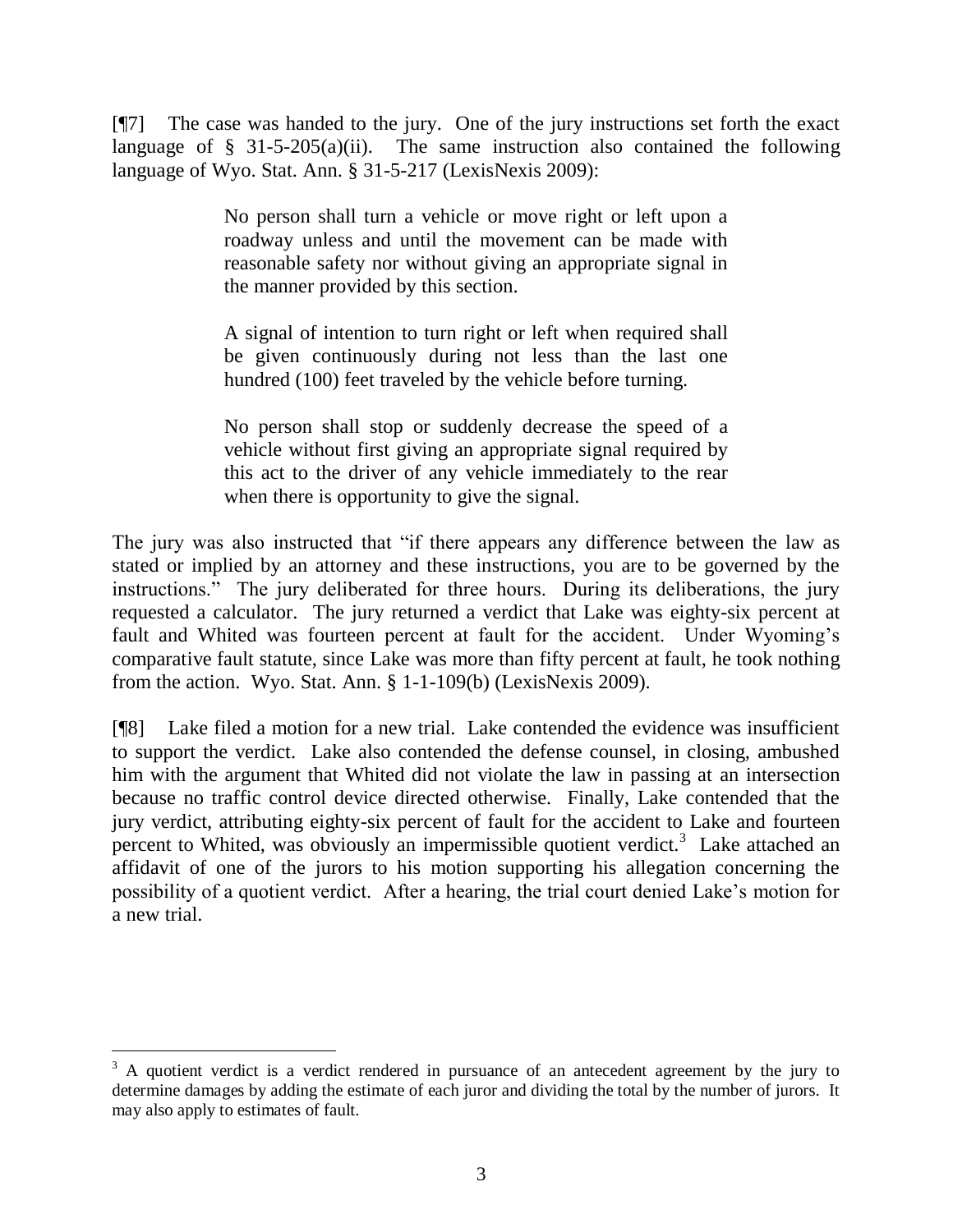#### **DISCUSSION**

[¶9] A lower court's decision on whether to grant a new trial is discretionary. *Hannifan v. American Nat'l Bank of Cheyenne*, 2008 WY 65, ¶ 36, 185 P.3d 679, 693 (Wyo. 2008); *Pauley v. Newman*, 2004 WY 76, ¶ 17, 92 P.3d 819, 825 (Wyo. 2004). "Trial courts have broad discretion when ruling on a motion for new trial, and they will not be reversed absent an abuse of that discretion. A party seeking reversal has a heavy burden; indeed, the party must show that a different result would have been obtained absent the abuse." *Garnick v. Teton Cty. Sch. Dist. No. 1*, 2002 WY 18, ¶ 6, 39 P.3d 1034, 1038 (Wyo. 2002). *See also John Q. Hammons Inc. v. Poletis*, 954 P.2d 1353, 1357 (Wyo. 1998). The ultimate question in determining whether an abuse of discretion has occurred is whether the trial court could have reasonably concluded as it did. *Horn v. Welch*, 2002 WY 138, ¶ 8, 54 P.3d 754, 758 (Wyo. 2002).

[¶10] The availability of the grant of a new trial is governed by W.R.C.P. 59:

#### **Rule 59. New Trials; Amendment of Judgments.**

(a) *Grounds*. -- A new trial may be granted to all or any of the parties, and on all or part of the issues. On a motion for a new trial in an action tried without a jury, the court may open the judgment, if one has been entered, take additional testimony, amend findings of fact and conclusions of law or make new findings and conclusions, and direct the entry of a new judgment. Subject to the provisions of Rule 61, a new trial may be granted for any of the following causes:

(1) Irregularity in the proceedings of the court, jury, referee, master or prevailing party, or any order of the court or referee, or abuse of discretion, by which the party was prevented from having a fair trial;

(2) Misconduct of the jury or prevailing party;

(3) Accident or surprise, which ordinary prudence could not have guarded against;

(4) Excessive damages appearing to have been given under the influence of passion or prejudice;

(5) Error in the assessment of the amount of recovery, whether too large or too small;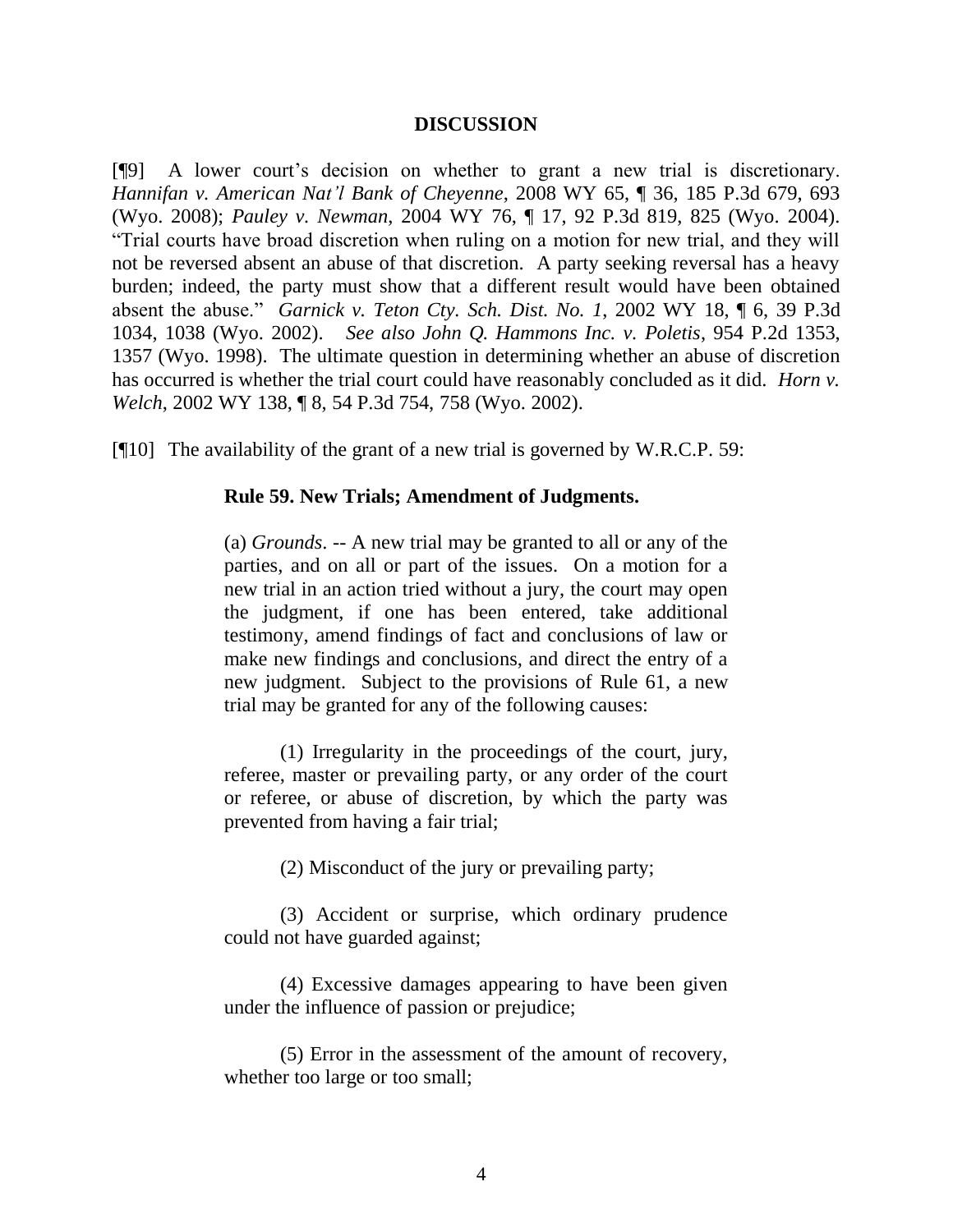(6) That the verdict, report or decision is not sustained by sufficient evidence or is contrary to law;

(7) Newly discovered evidence, material for the party applying, which the party could not, with reasonable diligence, have discovered and produced at the trial;

(8) Error of law occurring at the trial.

# *Sufficiency of the Evidence*

[¶11] Lake's first issue as presented is actually a compound issue. Initially, Lake suggests a new trial is warranted because the verdict is not sustained by sufficient evidence. W.R.C.P. 59(a)(6). The district court held the evidence sufficient to support the verdict. Specifically, the district court held the evidence supported a finding that Lake did not use his turn signal and did not maintain a proper lookout prior to the collision. This is a reasonable conclusion by the district court. As did the district court, we find substantial and competent evidence supporting the jury's findings, including: Whited's testimony that he never saw a turn signal from Lake's pickup; Lake's testimony that he was not paying attention and began his left hand turn without checking his mirrors; and the physical evidence that reveals that Lake turned into the tractor-trailer truck when the front of that tractor was already more than fifteen feet past the front of Lake's pickup.

[¶12] Lake's argument on appeal in support of his contention that the evidence does not support the verdict is quite rudimentary. Lake argues the accident never would have happened had Whited not passed in an intersection; he claims that because passing in an intersection violates state statute, the majority, if not all, the fault must be Whited's. Lake's argument concludes that, given the jury did not see it this way, the verdict is unsupported by the evidence. Certainly Whited passed at an intersection, but this does not make him strictly liable for the accident. Lake's culpability for the accident must also be taken into account. The jury calculated both party's culpability for the accident exactly as instructed. It determined, based on all the evidence presented, how it believed the accident occurred. It then determined the fault of both parties in regard to the causation of the accident. The jury, taking into account all the facts and circumstances of the case as they determined them to be, attributed fourteen percent of the fault for the accident to Whited. The jury simply concluded Lake bore far more responsibility for the accident. Sufficient evidence supports the jury's allocation of negligence.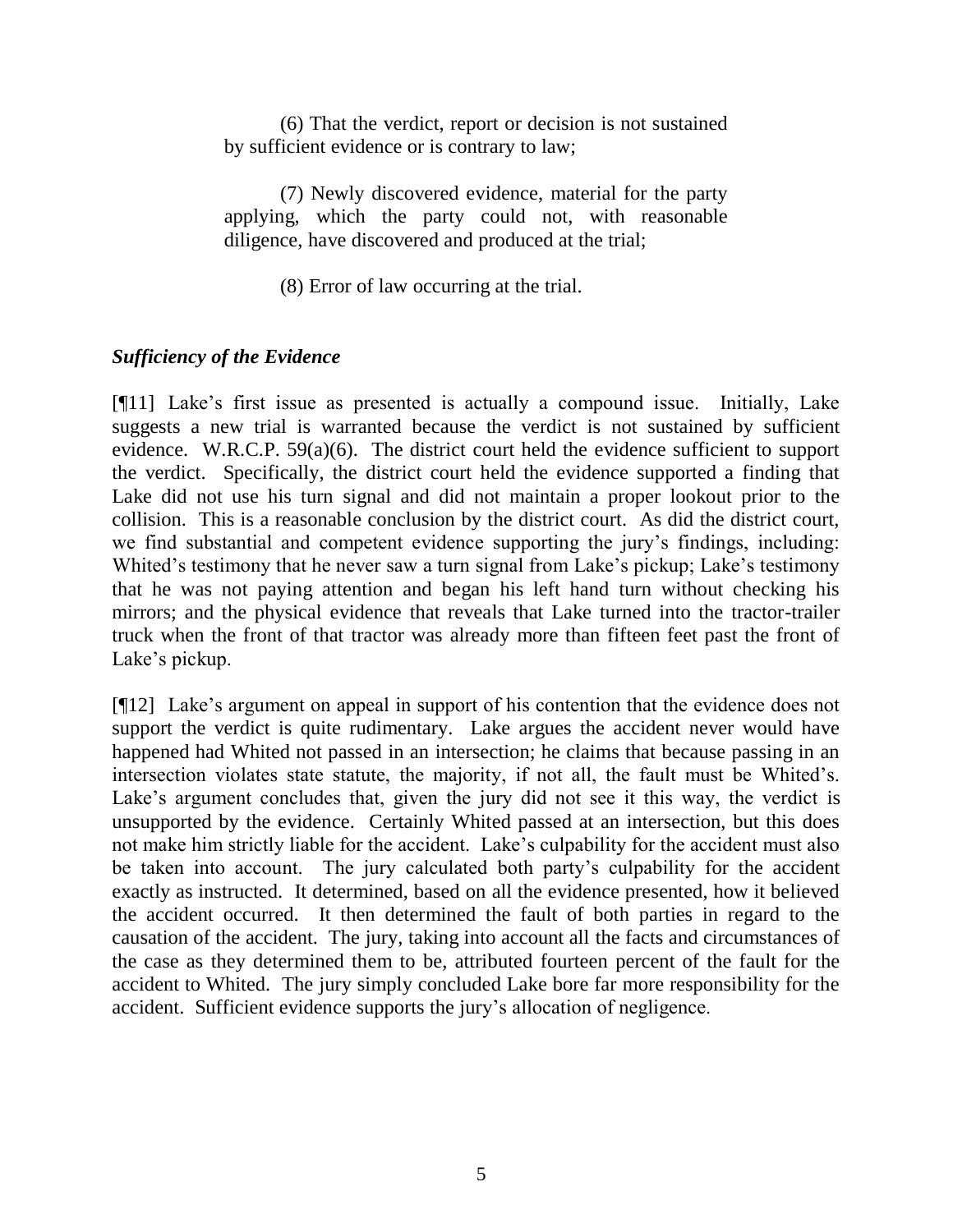### *Alleged Surprise in Closing Argument*

[¶13] Lake also suggests a new trial is warranted because the comments in the closing argument of defense counsel regarding the application of  $\S$  31-5-205(a)(ii) constituted "a surprise, which ordinary prudence could not have guarded against." W.R.C.P. 59(a)(3). The district court determined the alleged error (if indeed there was an error) in defense counsel's closing was not so prejudicial as to warrant a new trial. Again, this is a reasonable decision by the district court. Without addressing whether the argument was in error, we can find little, if any, room for prejudice. The jury instructions included the actual language of  $\S$  31-5-205(a)(ii). Although both counsel argued their respective positions on the application of  $\S$  31-5-205(a)(ii) to the facts of the case during closing, the jury was instructed that the written instructions would govern over any argument regarding the law by either counsel. This Court assumes juries follow their instructions. *Amerigas Propane, Inc. v. Bing*, 875 P.2d 1276, 1278 (Wyo. 1994); *City of Cheyenne v. Simpson*, 787 P.2d 580, 581 (Wyo. 1990).

[¶14] In any event, given the strength of the evidence, it is doubtful any different result would be obtained from a new trial conducted in the absence of this argument. Consequently, we find the district court did not abuse its discretion in not granting a new trial on the grounds the comments by defense counsel in closing allegedly came as a prejudicial surprise.

# *Jury Misconduct*

[¶15] Lake argues a new trial should be afforded because of jury misconduct. W.R.C.P.  $59(a)(2)$ . Lake argues the misconduct was the rendering of an impermissible quotient verdict. He suggests two distinct bodies of evidence support his allegation of an impermissible quotient verdict. First, he points to the affidavit from a juror attached to his motion for a new trial. The affidavit suggests the jury agreed to average individual estimates of fault. The district court determined that it could not consider the affidavit because it violated W.R.E. 606(b). We agree.

[¶16] Wyoming Rule of Evidence 606(b) provides:

(b) *Inquiry into validity of verdict or indictment*. -- Upon an inquiry into the validity of a verdict or indictment, a juror may not testify as to any matter or statement occurring during the course of the jury's deliberations or to the effect of anything upon his or any other juror's mind or emotions as influencing him to assent to or dissent from the verdict or indictment or concerning his mental processes in connection therewith, nor may his affidavit or evidence of any statement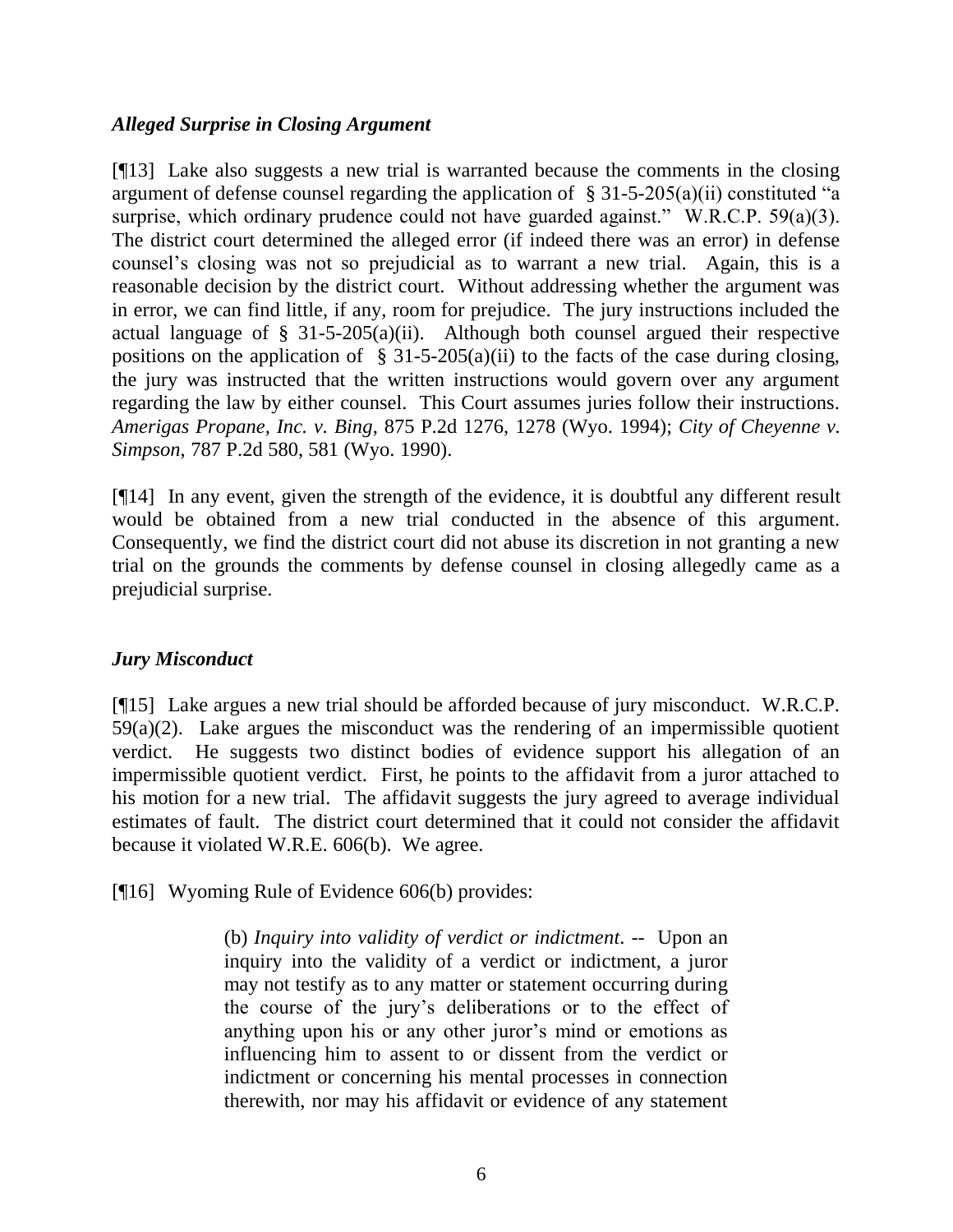by him concerning a matter about which he would be precluded from testifying be received, but a juror may testify on the questions whether extraneous prejudicial information was improperly brought to the jury's attention or whether any outside influence was improperly brought to bear upon any juror.

This Rule is a codification of a time honored common law rule that the testimony of a juror cannot be received to impeach the verdict in which he has concurred:

> The rule against impeachment of a jury verdict by juror testimony as to internal deliberations may be traced back to "Mansfield's Rule," originating in the 1785 case of *Vaise v. Delaval*, 99 Eng. Rep. 944 (K.B. 1785). Faced with juror testimony that the jury had reached its verdict by drawing lots, Lord Mansfield established a blanket ban on jurors testifying against their own verdict. The rule was adopted by most American jurisdictions and "[b]y the beginning of [the twentieth] century, if not earlier, the nearuniversal and firmly established common-law rule in the United States flatly prohibited the admission of juror testimony to impeach a jury verdict." *Tanner v. United States*, 483 U.S. 107, 117, 107 S. Ct. 2739, 97 L.Ed.2d 90 (1987).

*United States v. Benally*, 546 F.3d 1230, 1233 (10th Cir. 2008). In Wyoming, the rule dates back at least to 1895. The Court in *Bunce v. McMahon*, 6 Wyo. 24, 41, 42 P. 23, 27 (1895), declared: "[T]he affidavits of the jurors cannot be received to impeach their verdict . . . . The general doctrine is one which is too well established to require any elucidation or citation of authorities." *See also Gustavenson v. State*, 10 Wyo. 300, 320- 21, 68 P. 1006, 1009 (1902).

[¶17] In 1912, this Court applied the rule to a case in which an allegation was made of a quotient verdict. In the case of *The Pullman Co. v. Finley*, 20 Wyo. 456, 125 P. 380 (1912), the Court dealt specifically with the proffer of the affidavits of two jurors, presented to establish a quotient verdict had been rendered. The *Finley* Court refused to accept such affidavits. It reaffirmed the rule that "the affidavit of jurors cannot be received to impeach their verdict." *Id.* at 480, 125 P. at 386. The Court decreed:

> That being the settled rule in this state, the affidavit of the jurors relied upon by the defendant could not be received and considered by the trial court to impeach their verdict on the ground of their misconduct. They were not competent proof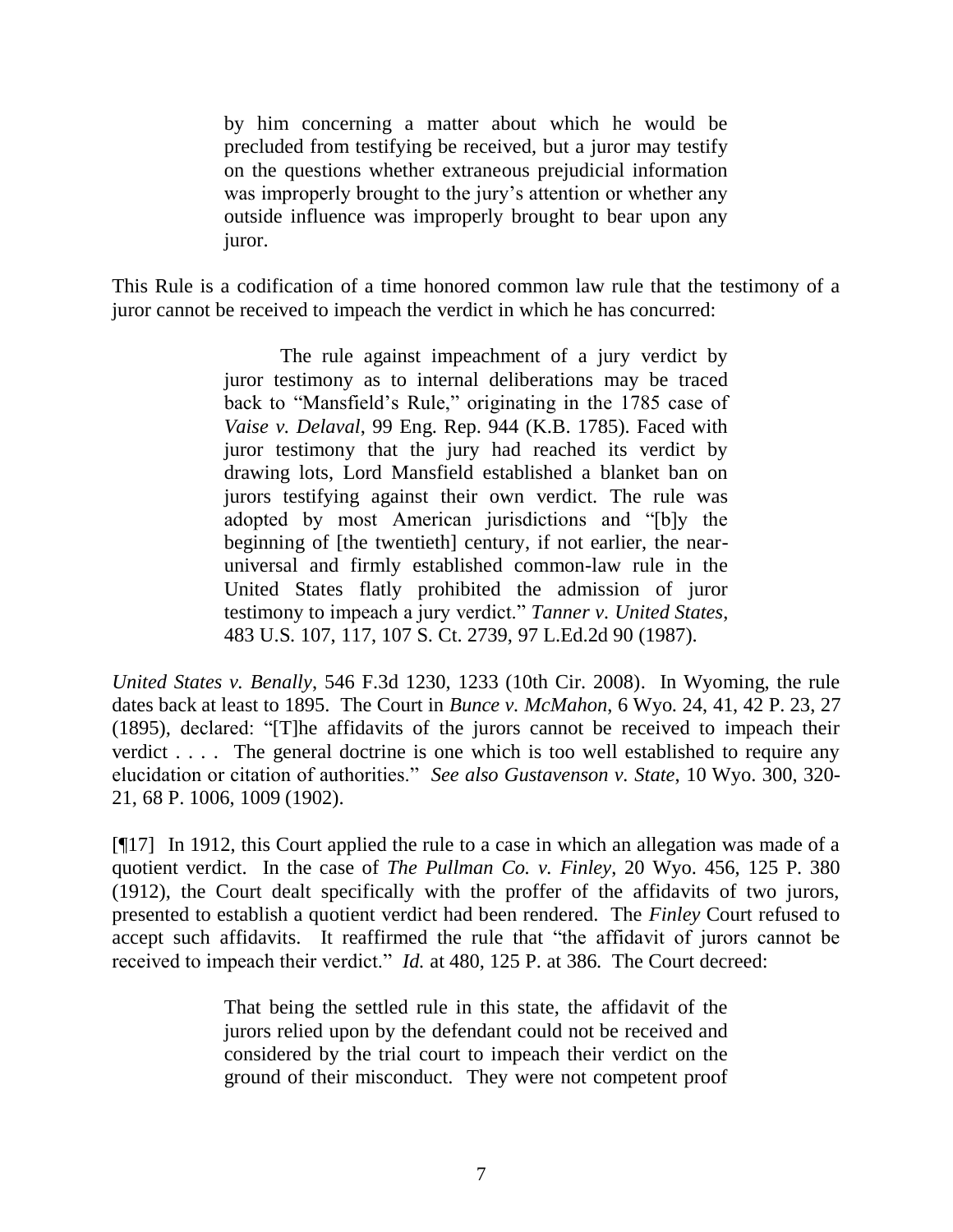of the facts therein deposed to, and the court properly refused to grant a new trial upon this ground.

*Id*. at 480, 125 P. at 386-87.

[¶18] Lake argues W.R.E. 606(b) alters the common law rule against jurors impeaching their own verdict, at least in regard to its application to proving quotient verdicts. Lake invokes federal authority to support his argument. Since the language of W.R.E 606 mirrors that of its federal counterpart, federal authority is highly persuasive. *Walters v. State*, 2008 WY 159, ¶ 13, 197 P.3d 1273, 1277 (Wyo. 2008) ("[w]hen this Court construes court rules that are virtually identical to their federal counterparts, relevant federal authority is persuasive"). *See also Lamar Outdoor Advertising v. Farmers Co-Op Oil Co. of Sheridan*, 2009 WY 112, ¶ 12, 215 P.3d 296, 301 (Wyo. 2009); *Rawlinson v. Wallerich*, 2006 WY 52, ¶ 12, 132 P.3d 204, 208 (Wyo. 2006). Oddly, however, Lake cites to debate on the floor of the United States House of Representatives during the discussion on the bill that eventually resulted in F.R.E. 606. We say "oddly" because the House bill failed. As explained in *Multiflex, Inc. v. Samuel Moore & Co.*, 709 F.2d 980 (5th Cir. 1983):

> The draft of Fed.R.Evid. 606(b) as passed by the House of Representatives would have permitted juror testimony about objective matters occurring during the jury's deliberation, such as the reaching of a quotient verdict, *see* H.Rep. 93-650, U.S.Code Cong. & Admin.News 1974, p. 7051, but the version passed by the Senate, *see* S.Rep. No. 93-1277, and approved by the Joint Conference Committee expressly denounces such a practice, H.Rep. 93-1597. This makes clear the drafters' intent that a jury's verdict should not be open to searching the minds and motives of the jurors.

*Id.* at 998 n.16. Legislative history, then, explicitly contradicts Lake's argument that the juror affidavit in this case is admissible. Longstanding federal precedent also contradicts Lake's argument. In *McDonald v. Pless*, 238 U.S. 264, 35 S.Ct. 783, 59 L.Ed. 1300 (1915), the United States Supreme Court accepted the general rule that "the losing party cannot, in order to secure a new trial, use the testimony of jurors to impeach their verdict." *Id.* at 269, 35 S.Ct. at 785. Applying this rule, the Supreme Court held juror testimony regarding the possibility of the entry of a quotient verdict was inadmissible. Given this federal authority, we find no reason to overrule *Finley*. The district court was correct in its ruling that it could not consider the affidavit.

[¶19] Second, Lake argues that, even without the affidavit, the circumstances alone support a finding that the verdict was a quotient verdict. He directs our attention to the fact the jury requested a calculator. Lake contends the only legitimate use for the